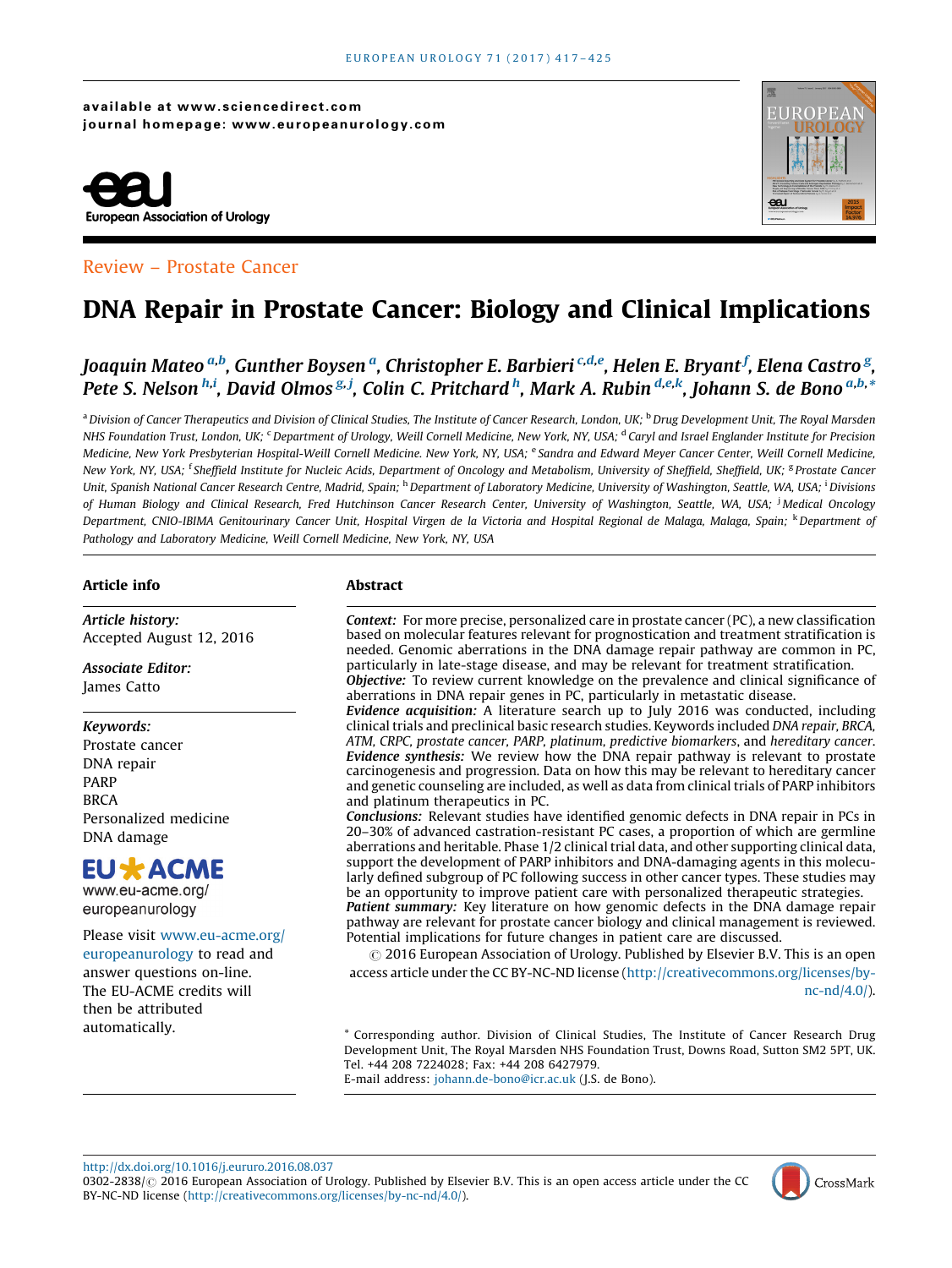#### 1. Introduction

While therapeutic options for patients with advanced prostate cancer (PC) have improved over the last decade, castration-resistant PC (CRPC) remains a lethal disease [\[1\].](#page-7-0) Recently, relevant studies have identified genomic defects in DNA repair in advanced and primary PC. This has led to clinical studies that provide a strong rationale for developing PARP inhibitors and DNA-damaging agents in this molecularly defined PC subgroup. Following the successful development of targeted agents for molecularly defined subpopulations in other cancer types [\[2,3\]](#page-7-0), there may be an opportunity to potentially improve patient care in PC via personalized therapeutic strategies. In this article, we review the biology and clinical implications of deleterious inherited or acquired DNA repair pathway aberrations in PC.

#### 2. Evidence acquisition

A literature search for clinical trials and preclinical basic research studies up to July 2016 was conducted. Keywords for the included ''DNA repair'', ''BRCA'', ''ATM'', ''CRPC'', ''prostate cancer'', ''PARP'', ''platinum'', ''predictive biomarkers'', and ''hereditary cancer''.

#### 3. Evidence synthesis

#### 3.1. The molecular landscape of primary and advanced PC

Advances in genomics have permitted the identification of putative drivers of carcinogenesis and cancer progression. These genomic data provide for precise molecular tumor subclassification that extends beyond traditional histologic descriptions. For optimal utility, molecular clusters should provide prognostic or predictive information relevant for patient care [\[4\].](#page-7-0)

Several studies have depicted the genomic landscape of primary prostate tumors [\[5–7\].](#page-7-0) Recently, The Cancer Genome Atlas Research Network (TCGA) reported on whole-exome sequencing of a series of 333 localized PCs [\[8\].](#page-7-0) Seven subgroups were defined on the basis of certain gene fusions involving the ERG/ETS transcription factor family (ERG, ETV1/4, and FLI1) or recurrent mutations in specific genes (SPOP, FOXA1, and IDH1); these subgroups differ with regard to androgen receptor (AR) signaling activity, DNA methylation, and microRNA expression.

In the TCGA study, in which Gleason  $\geq 8$  tumors represented 26% of the cohort, 62/333 (19%) tumors had deleterious germline or somatic aberrations in genes key to the DNA damage repair pathway (BRCA2, BRCA1, CDK12, ATM, FANCD2, RAD51C). Six of these aberrations involved a BRCA2 K3326\* nonsense germline variant, which arguably does not greatly impact protein function despite a modest association with risk of cancer  $[9]$ , and 23 cases had heterozygous deletions of FANCD2 or RAD51 without evidence of biallelic inactivation; consequently, the proportion of localized PCs with impaired DNA repair function is probably less than 19%.

Next-generation sequencing studies of metastatic tumors identified enrichment of mutations in DNA repair genes among patients with lethal disease [\[10,11\]](#page-7-0). To provide a systematic analysis of the genomic landscape of CRPC and its potential relevance for patient care, the Stand Up To Cancer (SU2C)-Prostate Cancer Foundation (PCF) International Dream Team pursued whole-exome and transcriptome sequencing of 150 biopsies from metastatic CRPC (mCRPC) [\[12\].](#page-7-0) Higher prevalence of aberrations in key DNA repair genes (23%), TP53 (53%), RB1 (21%), the PTEN-PI3K pathway (49%), and AR (63%) in mCRPC than in localized disease was confirmed. It is not yet clear if this enrichment is secondary to a tumor evolution process in response to therapy exposure, or purely suggests markers of more aggressive PCs (Table 1).

| Study                    | Disease status              | <b>Samples</b> | <b>Gene frequency</b>    |          |                   |              |                  |              |                   |              |
|--------------------------|-----------------------------|----------------|--------------------------|----------|-------------------|--------------|------------------|--------------|-------------------|--------------|
|                          |                             | (n)            | Homologous recombination |          |                   | <b>MMR</b>   |                  | <b>NER</b>   |                   |              |
| <b>SU2C-PCF CRPC</b>     | CRPC metastasis             | 150            | <b>BRCA1</b>             | 0.7%     | CDK12             | 4.7%         | MLH1             | 1.3%         | ERCC <sub>2</sub> | 1.3%         |
| genomic landscape        |                             |                | <b>BRCA2</b>             | 13.3%    | CHEK2             | 3.0%         | MSH <sub>2</sub> | 3.0%         | ERCC5             | 1.3%         |
| $[12]$                   |                             |                | <b>ATM</b>               | 7.3%     | PALB <sub>2</sub> | 2.0%         | MSH <sub>6</sub> | 2.0%         |                   |              |
| UM PC genomics           | CRPC metastasis             | 50             | <b>BRCA1</b>             | 0%       | CDK12             | 6.0%         | MLH1             | 2.0%         | ERCC <sub>2</sub> | 2.0%         |
| $[11]$                   |                             |                | <b>BRCA2</b>             | 12.0%    | CHEK <sub>2</sub> |              | MSH <sub>2</sub> | 2.0%         | ERCC5             | 12.0%        |
|                          |                             |                | <b>ATM</b>               | 6.0%     | PALB <sub>2</sub> | 0%           | MSH <sub>6</sub> | 2.0%         |                   |              |
| UM PC genomics           | Treatment-naïve tumors      | 11             | <b>BRCA1</b>             | 0%       | CDK12             | 0            | MLH1             | $\bf{0}$     | ERCC <sub>2</sub> | $\bf{0}$     |
| $[11]$                   |                             |                | <b>BRCA2</b>             | 1/11     | CHEK2             | $\mathbf{0}$ | MSH <sub>2</sub> | 1/11         | ERCC5             | $\mathbf{0}$ |
|                          |                             |                | <b>ATM</b>               | 1/11     | PALB <sub>2</sub> | 0            | MSH <sub>6</sub> | 1/11         |                   |              |
| Weill Cornell/Broad      | Prostatectomy for localized | 109            | <b>BRCA1</b>             | 1.8%     | CDK12             | $\mathbf{0}$ | MLH1             | $\mathbf{0}$ | ERCC <sub>2</sub> | $\mathbf{0}$ |
| [6]                      | or locally advanced PC      |                | <b>BRCA2</b>             | 0%       | CHEK2             | $\mathbf{0}$ | MSH <sub>2</sub> | $\bf{0}$     | ERCC5             | $\bf{0}$     |
|                          | (somatic only)              |                | <b>ATM</b>               | 2.8%     | PALB <sub>2</sub> | 1.8%         | MSH <sub>6</sub> | 0.9%         |                   |              |
| <b>TCGA</b> localized PC | Localized PC                | 333            | <b>BRCA1</b>             | 1.0%     | CDK12             | 2.0%         | MLH1             | 0.3%         | ERCC <sub>2</sub> | 0.6%         |
| [8]                      |                             |                | <b>BRCA2</b>             | $3.0%$ * | CHEK2             | 0%           | MSH <sub>2</sub> | 0.3%         | ERCC5             | 0.3%         |
|                          |                             |                | <b>ATM</b>               | 4.0%     | PALB <sub>2</sub> | 0%           | MSH <sub>6</sub> | 1.5%         |                   |              |

Table 1 – Prevalence of DNA repair gene mutations and deletions described in studies on localized and metastatic prostate cancer

MMR = mismatch repair; NER = nucleotide-excision repair; PC = prostate cancer; CRPC = castration-resistant PC; SU2C-PCF = Stand Up To Cancer-Prostate Cancer Foundation; UM = University of Michigan; TCGA = The Cancer Genome Atlas.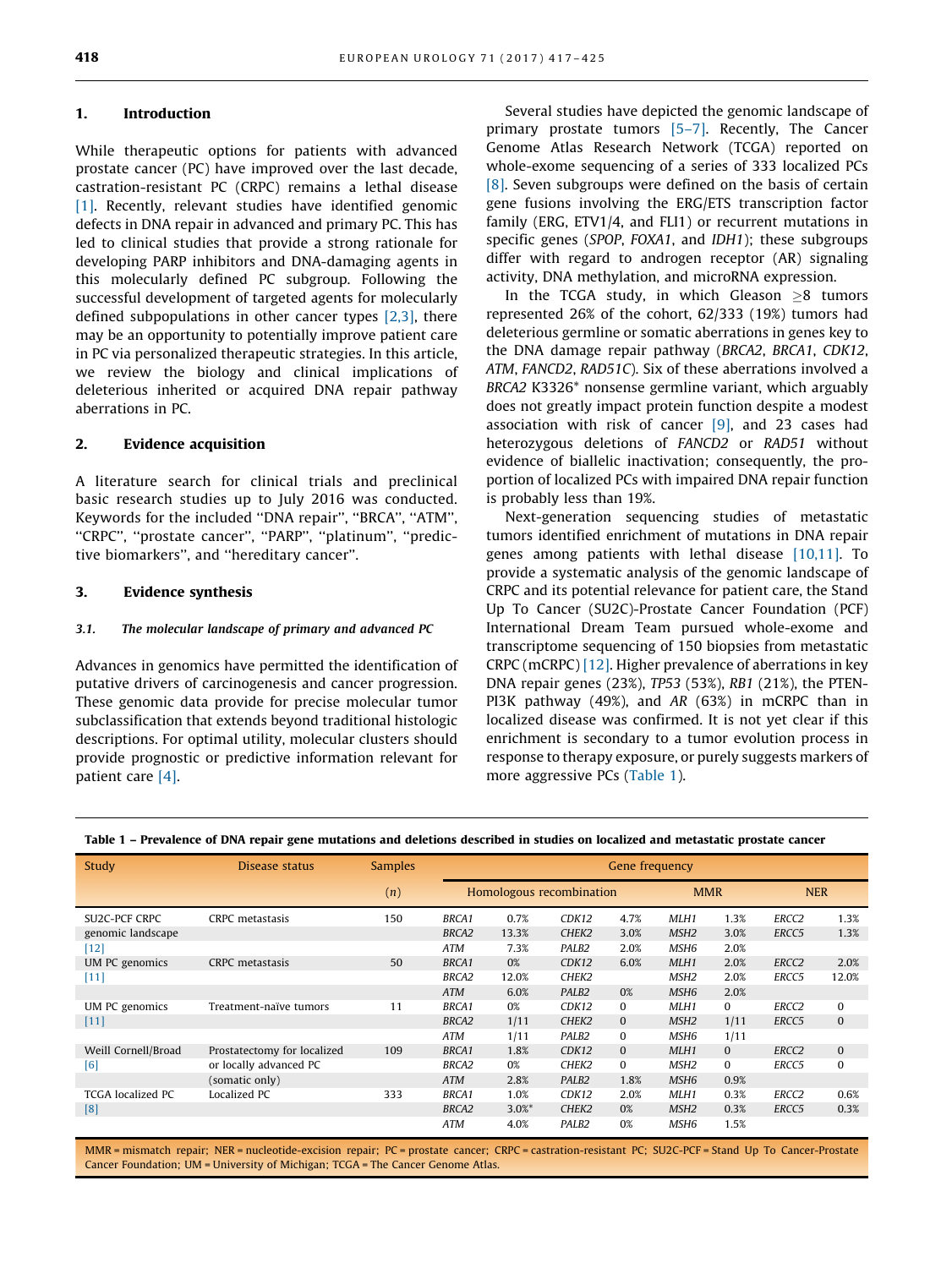With regard to DNA repair genes, the SU2C-PCF study identified inactivation of key DNA repair genes in at least 23% of cases, including homologous recombination (HR)– mediated repair genes (most commonly BRCA2 and ATM) and mismatch repair (MMR) genes (MLH1, MSH2). Other DNA repair mechanisms are also likely to be impacted because of known influences of the AR in nonhomologous end-joining (NHEJ), and possibly aberrations in nucleotide excision repair (NER) and base excision repair (BER).

Intrapatient tumor heterogeneity represents a challenge for genomic stratification of PC in the clinic. Several studies have comprehensively observed an overall higher degree of heterogeneity within primary prostate tumors than in advanced disease  $[13-15]$ . This is likely to be related to:  $(1)$ bottlenecks in the metastatic process that limit metastatic spread and growth; (2) the capacity of metastatic tumor cells to seed other metastasis and even reseed the primary tumor; and (3) the selection of resistant clones driven by treatment exposures. Alterations in DNA repair genes have been related to increased mutational burden and may generate increased intrapatient heterogeneity; specific studies addressing the impact of genomic instability on treating the diverse subtypes of this common disease are now needed.

#### 3.2. The DNA damage response pathway: a general overview

At any time, the DNA in human cells is constantly being damaged. If there is a deficient repair of this damage, genome stability is compromised, which can contribute to tumorigenesis. Damage can occur endogenously (due to spontaneous hydrolysis of bases or reaction of DNA with naturally occurring reactive oxygen species or alkylating agents) or can be induced by exogenous agents (eg, radiation and toxins). To protect their genome integrity, cells have evolved a complex signaling machinery for recognizing and repairing damage that includes several pathways with complementary and partially overlapping functions. Different forms of DNA damage trigger a response from different branches of this complex system. The main workflow is as follows; when genomic insults are detected, cell-cycle checkpoints are activated to halt the cell cycle and allow the cellular machinery to repair the DNA damage. If the repair is successful, the cell can continue its normal cycle; otherwise, programmed cell death or senescence programs are triggered. If the DNA repair mechanisms are dysfunctional, genomic instability, which is one of the hallmarks of carcinogenesis, ensues.

When damage is limited to one of the DNA strands (single-strand breaks or base modifications), different repair mechanisms can be deployed. These include BER, single-strand break repair (SSBR), NER, and MMR. Each of these pathways uses the complementary undamaged strand as a template to ensure fidelity of repair. BER is mainly activated to repair endogenous oxidative or alkylated base damage [\[16\].](#page-7-0) PARP1 and PARP2 are involved in detecting single-strand breaks, which are formed either directly or as intermediates in BER, and help to coordinate the SSBR response. The NER machinery is responsible for

repairing bulky adducts such as those induced by UV light, for which the ERCC family of proteins are key mediators. The MMR pathway corrects mutations formed during DNA replication and recombination. The MSH and MLH family of genes are, among others, critical for MMR. The primary mechanisms involved in DNA double-strand break (DSB) repair comprise the HR system and NHEJ. HR requires a sister chromatid as template and is therefore restricted to the S/G2 phases of the cell cycle. It restores the original DNA code error-free. Key mediators of this pathway include BRCA1, BRCA2, PALB2, ATM, ATR, RAD51, MRE11, CHEK2, and XRCC2/3. In contrast, NHEJ functions by ligating broken DNA ends without the use of a template and is therefore functional throughout the cell cycle. The error-prone mode of NHEJ action leads to errors that are permanent and can drive genomic instability [\(Fig. 1\)](#page-3-0). SSBs that are not repaired before DNA replication takes place will collapse replication forks, leading to formation of DSBs, which then require HR for repair and continued replication [\[17\].](#page-7-0)

#### 3.3. DNA repair defects play a relevant role in carcinogenesis and PC progression

Prostate carcinogenesis is mediated, as in other cancers, by the accumulation of genetic and epigenetic aberrations; these molecular changes can be inherited or be the result of altered AR transcriptional activity, changes in chromatin architecture, oncogenic replication, error-prone DNA repair, or defective cell division. The sum of these processes confers survival and growth advantage to the transformed cell. Many of these alterations are induced by factors of the microenvironment, particularly the immune system. Chronic inflammation with continued oxidative stress contributes to carcinogenesis of the prostate epithelium by inducing genomic damage. Deficient DNA repair response and defective apoptotic checkpoint control can then lead to permanent incorporation of these genome abnormalities.

AR signaling is critical not only for normal development of the prostate gland but also for prostate carcinogenesis. Genomic instability is related to AR transcriptional activity, and the cross-regulation between AR signaling and DNA damage response pathways appears to be relevant for PC progression [\[18\].](#page-7-0) Nevertheless, the role of AR in genome instability is only partly understood [\[19,20\]](#page-7-0).

Rearrangements between the androgen-regulated TMPRSS2 gene and the ETS genes ERG, ETV1, and ETV4 are common in PC; these appear to be early events contributing to, but not sufficient on their own, prostate carcinogenesis, and are at least partly lineage-specific [\[5\].](#page-7-0) AR-driven transcription can result in increased DNA DSB generation at transcriptional hubs, probably as a result of topoisomer $ase-IIB$  enzyme activity, leading to complex structural rearrangements across the genome [\[21,22\].](#page-7-0) Mechanistically, this is supported by AR binding to specific chromosomal sites creating a proximity to otherwise distant chromatin loci [\[20\].](#page-7-0) TMPRSS2-ERG translocation is probably the commonest example of such processes [\[23,24\]](#page-7-0).

Interestingly, some PCs are characterized by high numbers of rearrangements. Many of these tumors have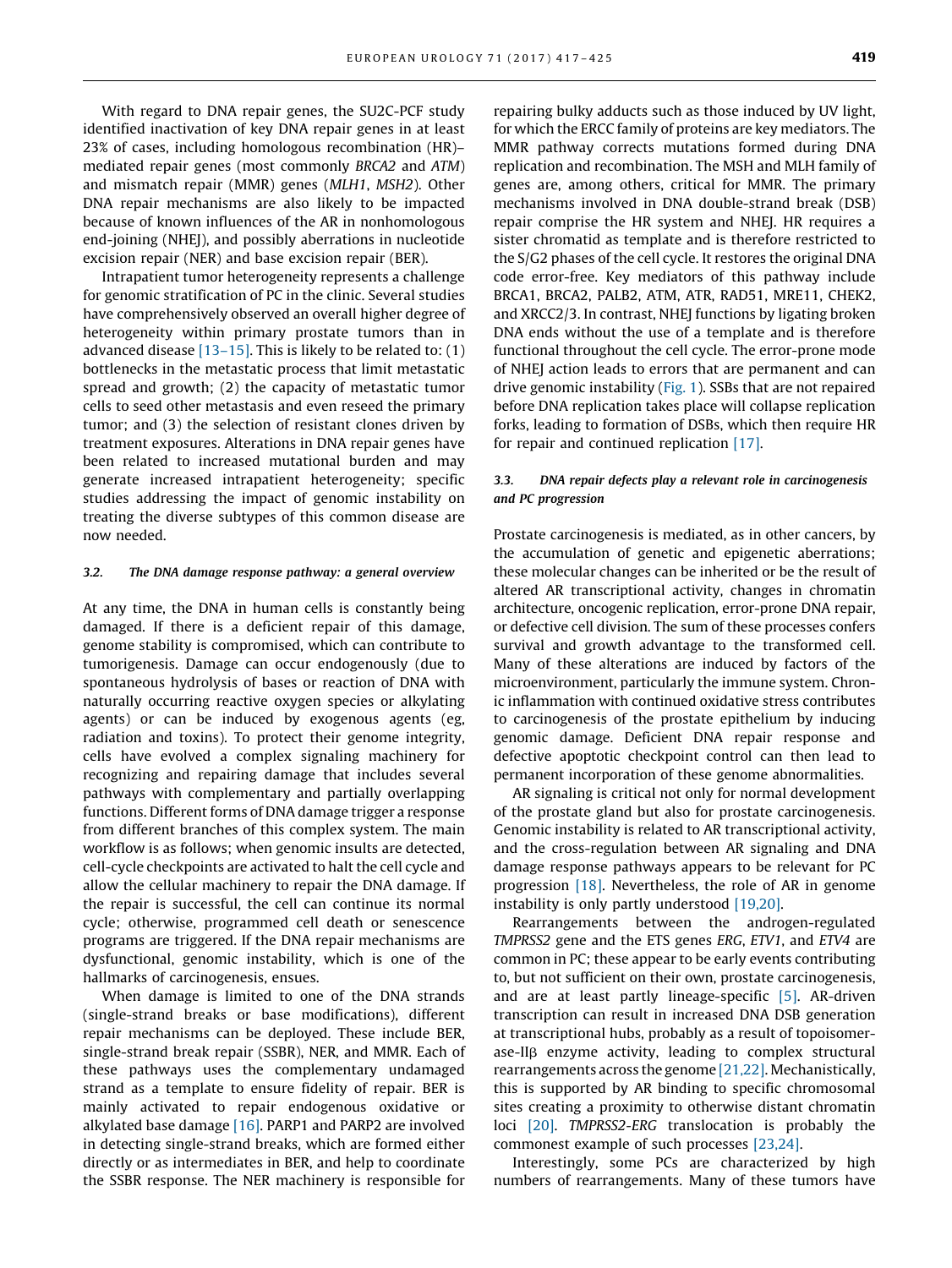<span id="page-3-0"></span>

Fig. 1 – An overview of the most important DNA damage–inducing stresses and the corresponding molecular pathways that eukaryotic cells established to repair these. Diverse environmental and endogenous stresses can damage DNA, causing either single-strand (lilac) or double-strand (red box) DNA breaks. Eukaryotic cells developed various molecular mechanisms that repair such damage. DNA double-strand breaks are the most toxic DNA damage, and can be lethal for a cell if not properly repaired. The two most common and best-studied DNA double-strand repair pathways are homologous recombination (HR; error-free) and nonhomologous end-joining (NHEJ; error-prone). HR is limited to the S/G2 phases of the cell cycle and requires a sister chromatid as repair template. Key pathway components are highlighted. NHEJ is active mostly during the G1 phase of the cell cycle and can lead to structural genomic alterations (rearrangements), loss of genomic material (deletion), or insertion of additional nucleotides as a consequence of its imprecise nature. Key pathway components are highlighted.

oncogenic mutations in the SPOP gene that stabilize proteins including AR and its transcriptional regulators. Mechanistically, SPOP mutant tumors rely predominantly on NHEJ-based DSB repair (while reducing error-free HRmediated DSB repair activity) [\[25\].](#page-7-0)

The pattern of genomic aberrations may partly depend on deficiencies in specific DNA repair pathway branches. It has been shown that loss of MMR function induces a hypermutated microsatellite unstable genotype [\[12\].](#page-7-0) Somatic complex rearrangements in MSH2 and MSH6, as well as somatic and germline truncating mutations in these two genes, have been described as the most common mechanism for MMR-deficient prostate tumors [\[26,27\]](#page-7-0). BRCA2 deficient PCs also present specific mutation signatures enriched in deletions and with higher mutational burden than wild-type–BRCA2 tumors [\[28,29\]](#page-7-0).

#### 3.4. Inherited mutations in DNA repair genes and PC risk

Hereditary germline mutations in DNA repair genes are associated with a higher risk of PC. This results in one gene allele being dysfunctional in every cell, with the second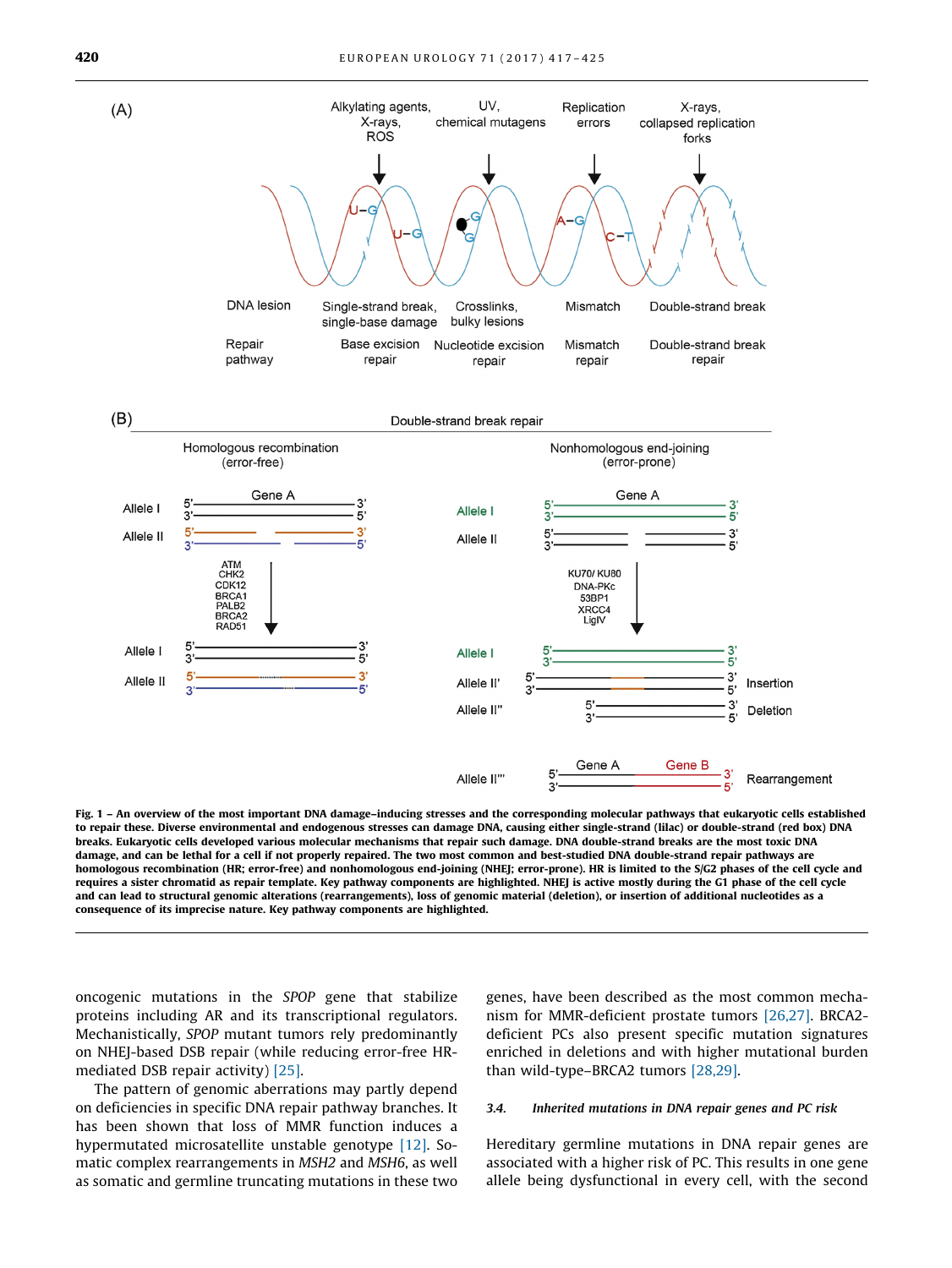allele commonly lost by a second hit (mutation, deletion, epigenetic silencing) [\[30\].](#page-7-0) Germline mutations in BRCA2 increase the risk of developing PC (relative risk 8.6 in men  $\langle 65 \text{ yr} \rangle$  [\[31,32\]](#page-7-0); their role in the development and progression of breast, ovarian, and pancreatic cancers is also well established. Moreover, inherited mutations in other DNA repair genes such as PALB2, MLH1, MSH2, and PMS2 also appear to be associated with PC risk [\[33\]](#page-7-0). While the proportion of patients carrying a germline BRCA1/2 mutation is low (1–2%) among the general population of primary PC patients, a multicenter study lead by the SU2C-PCF consortium in metastatic PC patients estimated the prevalence of germline BRCA2 mutations as 5.3% in the setting of advanced disease; when a panel of 20 DNA repair genes was considered, 82/692 (11.8%) of patients with metastatic disease carried an underlying germline mutation [\[34\].](#page-7-0) Interestingly, age at diagnosis and family history of PC did not identify the mutation carriers, although there was enrichment among patients with a family history of cancer. It is therefore now critical to reconsider current guidelines for germline DNA testing; this could be relevant not only for treatment stratification but also in triggering cascade genetic testing for relatives who may be candidates for targeted cancer screening programs.

At present there is no consensus on how to manage this high-risk population with regard to screening for PC. To address this issue, the IMPACT study is evaluating targeted PC screening in men with germline BRCA1/2 (gBRCA1/2) mutations. Annual prostate-specific antigen (PSA) tests are performed, and a biopsy is triggered if PSA >3ng/ml. A total of 1522 gBRCA1/2 mutation carriers and 959 controls had been recruited at last reporting. Preliminary results have revealed a higher incidence of PC in gBRCA2 mutation carriers (3.3% vs 2.6% in gBRCA1 mutation carriers, <2% for controls), who also have a higher likelihood of intermediate/high risk. Final results from these studies are awaited to ascertain the optimal screening strategies for this population [\[35\].](#page-7-0)

Inherited mutations impairing the MMR function (Lynch syndrome) have been associated with an almost fivefold higher risk of PC, although additional work is needed to determine precise risks [\[36\]](#page-8-0).

#### 3.5. Impact of DNA repair defects on clinical outcome and response to treatment in PC

The relevance of somatic loss of function of DNA repair genes in the treatment of CRPC is still not clear, as neither the TCGA (primary tumors) nor the SU2C/PCF (metastatic disease) landscape studies reported follow-up clinical outcome data. Prospective studies looking at whether this molecular classification results in clinically relevant stratification for prognosis and treatment response are needed [\[8,12\].](#page-7-0) There are data on clinical outcome according to gBRCA1/2 in localized disease. In a series of more than 2000 patients with localized PC, including 61 BRCA2 and 18 BRCA1 mutation carriers, 23% of gBRCA1/2 mutation carriers developed metastasis after 5 yr of radical treatment, compared to 7% of noncarriers ( $p = 0.001$ ). Cause-specific survival was significantly shorter among carriers (8.6 yr)

compared to noncarriers (15.7 yr;  $p = 9 \times 10^{-8}$ ). Subgroup analysis confirmed gBRCA2 mutations as independent factor for poor prognosis [\[37\]](#page-8-0). The poorer outcome for gBRCA2 mutation carriers seems to be particularly relevant for patients treated with radical radiotherapy in comparison to surgery, although the patient numbers evaluated were too small to support a robust claim [\[38\]](#page-8-0). The exact biological reasons underlying this poorer outcome remain to be fully elucidated; data from small series suggest that these tumors remain sensitive to taxanes [\[39,40\].](#page-8-0)

#### 3.6. Using DNA repair defects as a therapeutic target: PARP inhibitors

Over the last decade, exploitation of the vulnerabilities of tumor cells with DNA repair gene defects has been pursued in different tumor types, most successfully in ovarian and breast cancers. The identification of a subgroup of mCRPC with DNA repair defects with a similar genomic profile provides a strong rationale for developing the same therapeutic strategies for this molecular subtype of PC [\[10\].](#page-7-0)

Poly (ADP-ribose) polymerases (PARP) are a family of enzymes involved, primarily, in transcriptional regulation and in detecting and localizing other DNA repair proteins to DNA single strand breaks. Activation of PARP1 and PARP2 triggers the damage response and recruits of key effectors of repair.

The fundamental basis for inhibiting PARP as anticancer therapy is the established biological concept called synthetic lethality: two genomic events that are each relatively innocuous individually become lethal when occurring together [\[41\]](#page-8-0). When PARP1/2 are pharmacologically inhibited, SSBs cannot be repaired and eventually progress to toxic DSBs. If a cell is competent in repairing damage, it will be able to fix the DSB. However, if a cell is lacking HR repair capacity (eg, BRCA1, BRCA2, PALB2 or ATM is dysfunctional or lost), then PARP inhibiton would become lethal.

Two landmark studies demonstrated in 2005 specific killing of cell lines in which BRCA1/2 had been silenced or lost by the PARP inhibitor (PARPi) KU-0059436 (later named AZD2281, olaparib) [\[42,43\]](#page-8-0). In these studies, PARP inhibition led to  $\gamma$ H2AX accumulation and the absence of RAD51 foci formation in BRCA-deficient models. Subsequent studies have revealed similar effects for other PARP inhibitors now in clinical development, and demonstrated that sensitivity to PARP inhibition also appears when other HR proteins besides BRCA1/2 are nonfunctional or lost [\[44,45\].](#page-8-0)

This mechanistic interpretation of PARPi-associated synthetic lethality may, however, be a simplification of the underlying biological effect. It is now clear that PARP1 is involved in other DNA damage responses as well as SSBR, with reported functions in DNA replication and repair of stalled replication forks [\[46,47\]](#page-8-0). Moreover, certain PARP inhibitors may also have a direct cytotoxic effect by trapping PARP at DNA SSBs. These trapped PARP enzymes eventually induce replication fork stalling, which results in cell cycle arrest and apoptosis [\[48\]](#page-8-0).

Lastly, of particular relevance to PC, PARP1 is involved in transcriptional regulation and has been implicated in AR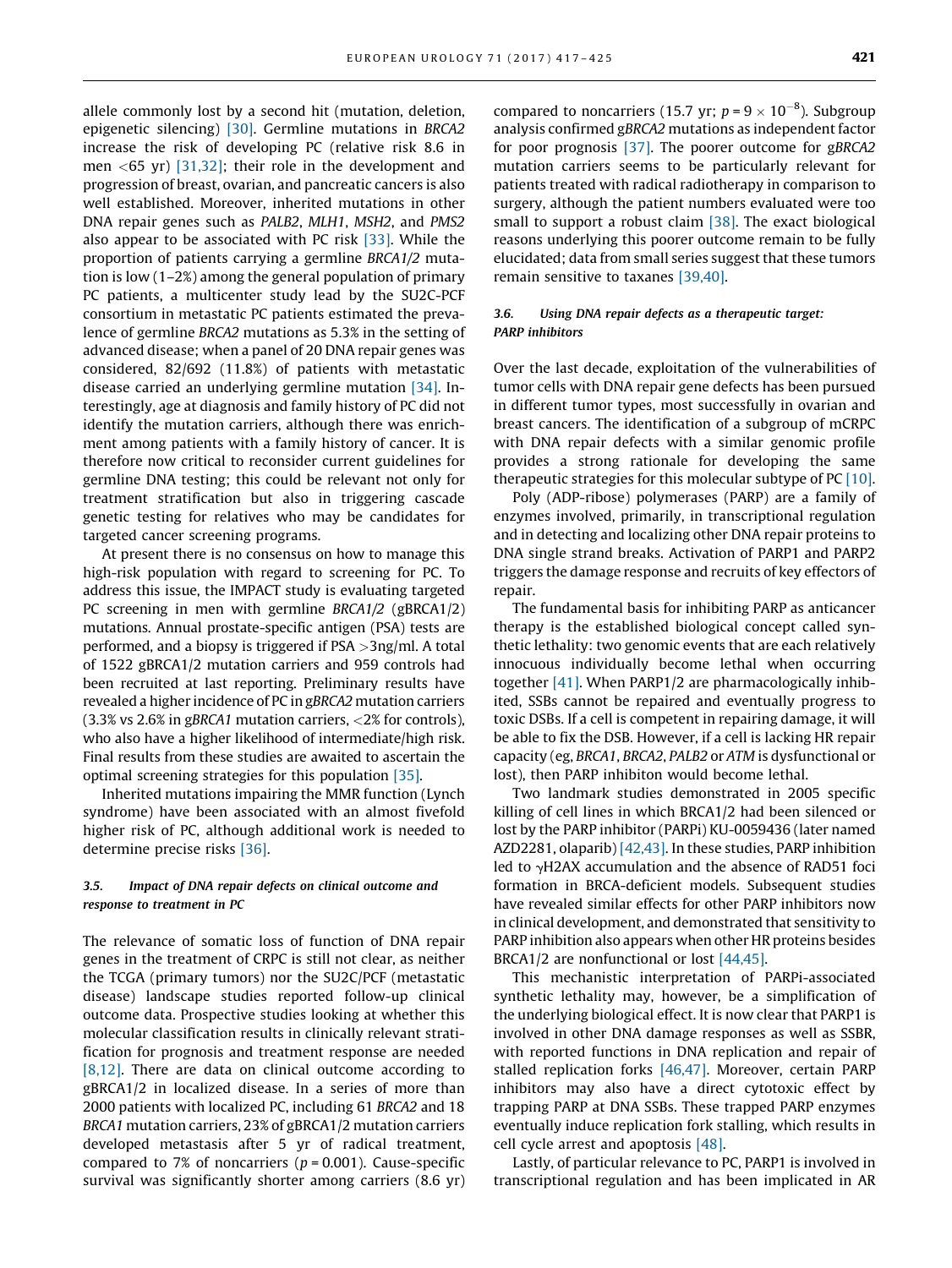signaling and ERG function [\[49,50\]](#page-8-0). This direct interaction between PARP1 and ERG, as well as an interaction between PI3K/PTEN pathway aberrations and HR DNA repair [\[51,52\]](#page-8-0), also raised hopes for a wider target population. However, these mechanisms have not been confirmed in human clinical trials to date [\[53,54\].](#page-8-0)

#### 3.7. Clinical development of PARP inhibitors in PC

A first-in-man clinical trial of olaparib among a cohort of patients with advanced solid tumors enriched in gBRCA1/2 mutation carriers provided critical proof of concept and clinical data on the exquisite antitumor activity of this drug in BRCA-deficient tumors [\[55\]](#page-8-0). Since then, olaparib has been evaluated in several phase II/III studies, mainly in ovarian cancer as a single agent, until granted US Food and Drug Administration and European Medicines Agency approval in 2014 for advanced ovarian cancer associated with BRCA1/ 2 mutations [\[56–59\].](#page-8-0)

With regard to mCRPC patients, a few carriers of deleterious gBRCA1/2 mutations were enrolled in the initial trials of olaparib, and showed promising tumor responses. In a phase 2 basket trial including 298 gBRCA1/2 mutation carriers with different tumor types, eight mCRPC patients were enrolled (1 BRCA1 mutant carrier, 7 BRCA2 cases) [\[60\].](#page-8-0) Half (4/8) of the mCRPC patients experienced a radiologic partial response; the median progression-free survival for all eight patients was 7.2 mo, with two patients responding for over 1 yr. Of note, 4/8 patients had prior treatment with platinum-based chemotherapy before receiving olaparib. In line with data suggesting some degree of secondary cross-resistance [\[61\],](#page-8-0) only 1/4 patients who were exposed to platinum responded to olaparib, compared to  $3/4$  of those who were platinum-naïve.

Other PARP inhibitors are in clinical development; data for PC patients are primarily from gBRCA1/2 mutation carriers with PC who participated in early clinical trials of these compounds. Preclinical studies of BMN673 (Biomarin/ Medivation) demonstrated high potency in inhibiting PARP [\[62\],](#page-8-0) and tumor responses were seen in BRCA1/2 mutation carriers across tumor types in a phase 1 clinical trial [\[63\].](#page-8-0) Rucaparib (AG-014699/CO-338, Pfizer/Clovis Oncology) and veliparib (ABT-888, Abbott Laboratories) have mainly been developed so far in combination with chemotherapies or other targeted agents [\[64,65\].](#page-8-0)

The antitumor activity of PARP inhibitors as single agents in patients besides gBRCA1/2 mutation carriers has been investigated in two studies. During the first-in-man trial of niraparib (MK-4827, Merck/Tesaro), an expansion cohort for ''sporadic'' CRPC patients was pursued. Eighteen patients received niraparib at the recommended phase 2 dose (300 mg QD). One patient achieved a >50% decrease in PSA, remaining on treatment for 10 mo [\[54\].](#page-8-0) Three more patients had significant declines in circulating tumor cell (CTC) counts for >6 mo. The trial was unable to associate responses with either PTEN or ERG expression.

More recently, results from the first stage of a phase 2 investigator-initiated adaptive study of olaparib in mCRPC have been reported, raising interest in developing PARP inhibitors for this disease. The TOPARP study conducted in the UK included a first stage (TOPARP-A) aimed at testing the antitumor activity of olaparib in a ''sporadic'' mCRPC population (not known to be gBRCA1/2 mutation carriers and not selected based on any prior knowledge of the genomic background) [\[66\]](#page-8-0). The primary endpoint of the study was the response rate, using a composite definition of response: radiologic response according to RECIST 1.1 and/ or PSA declines >50% and/or conversion in CTC count from poor (>5 CTC/7.5 ml of blood) to positive prognostic profile (<5 CTC/7.5 ml of blood), confirmed in at least two readings 4 wk apart. Progression-free and overall survival were explored as secondary endpoints. Response to olaparib was evaluated in 49/50 patients who received at least one dose of olaparib. These were all mCRPC patients progressing on docetaxel and, for all but one, on abiraterone and/or enzalutamide. Some 58% of patients also progressed on cabazitaxel before participating in the study. Of the 49 patients, 16 fulfilled at least one of the response criteria, including 11 cases with a PSA decline >50% and 6/32 with radiologic partial responses among the patients with measurable disease. The antitumor activity observed was strongly associated with the presence of mutations or homozygous deletions in DNA repair genes, evaluated by next-generation sequencing for metastatic biopsies collected at trial entry. Seven patients were found to have biallelic loss of BRCA2, either by germline or somatic mutations and deletions, with all seven responding to therapy. In five cases, mutations impacting ATM function were found; 4/5 responded to olaparib, including patients with germline and somatic mutations, and two patients with a single-allele mutation in the ATM kinase domain and no evidence of biallelic loss. Moreover, four cases with biallelic events in other genes involved in DNA damage response, including PALB2, FANCA, and BRCA1, showed benefit, primarily involving prolonged CTC conversions. Only two patients responding to olaparib did not have a clear DNA repair defect according to genomic analysis. Several long response durations were observed, including four patients benefiting for  $>1$  yr. Patients with defects in DNA repair genes exhibited improved progression-free and overall survival from treatment initiation, although the preliminary survival data reported will need to be re-evaluated after longer follow-up.

The promising results in this first stage of the TOPARP study led to initiation of a second trial (TOPARP-B) with prospective selection of patients with aberrations in DNA repair genes; the objectives are to validate the antitumor activity seen in patients with the most common mutations (BRCA2, ATM) and to acquire critical data on sensitivity to olaparib for patients with mutations or deletions in less commonly affected genes.

The tolerability profile of PARP inhibitors is manageable, with anemia, thrombocytopenia, fatigue, and gastrointestinal toxicities (primarily nausea) the most frequent. In the TOPARP-A trial, anemia (20%) and fatigue (12%) were the most common grade  $\geq$ 3 adverse events; gastrointestinal toxicities were less relevant than reported for ovarian cancer [\[67\]](#page-8-0). Hematologic toxicities and fatigue were also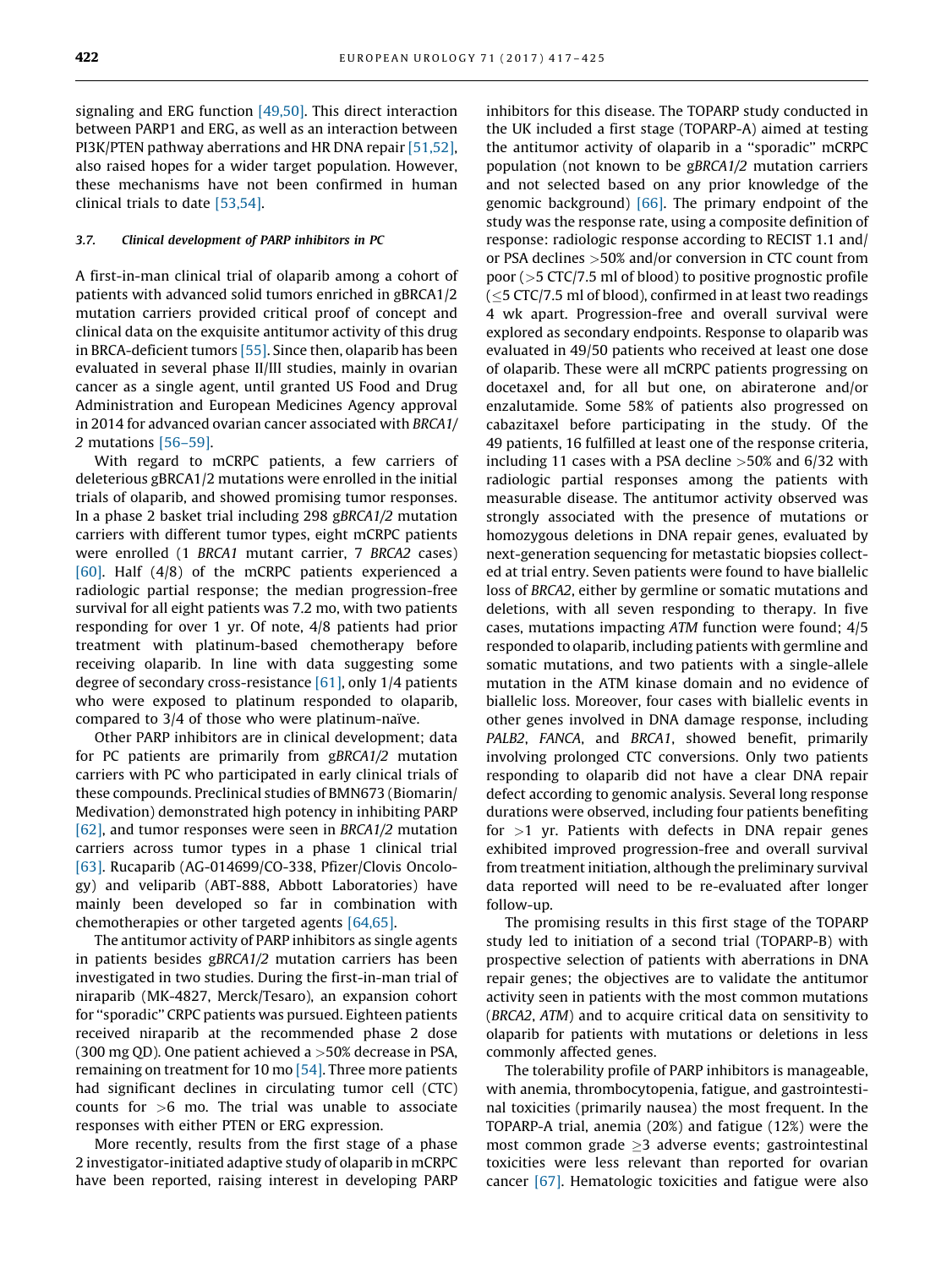the dose-limiting events determining the recommended dose for other PARP inhibitors such as BMN673 and niraparib [\[54,63\]](#page-8-0).

PARP inhibitors are also being evaluated in combination trials in mCRPC. An obvious strategy is to combine PARPi with DNA-damaging agents, mostly chemotherapy agents, to achieve a synergistic effect by blocking the response to chemotherapy-induced DNA damage. In a trial of veliparib and the alkylating agent temozolamide [\[65\],](#page-8-0) 2/26 treated patients experienced PSA declines of >30%; the rate of grade 3–4 anemia and thrombocytopenia was 15% and 23% respectively. Overlapping hematologic toxicities also represent a major hurdle for combining platinum chemotherapies and PARPi.

An alternative approach would be to aim for a synthetic lethal interaction rather than a synergistic effect. Preclinical data demonstrating enhanced death of prostate tumor cells when combining HDAC and PARPi exemplify an opportunity for clinical development [\[68\]](#page-8-0).

Lastly, trials combining PARPi with AR-targeting agents may be of interest on the basis of the crossregulation of both pathways and the central role of hormonal therapy in PC. Preliminary results from a randomized trial combining veliparib and abiraterone determined that 27% of patients had aberrations in DNA repair genes; this subgroup experienced high response rates to the combination and, remarkably, to abiraterone alone [\[53\]](#page-8-0). Data from a randomized trial combining abiraterone and olaparib are also expected. However, interpretation of putative predictive biomarkers of response in combination trials may be challenging.

#### 3.8. DNA damaging agents: should they be reconsidered for PC?

Platinum salts are part of standard management for other tumor types, but their use in PC has been limited since phase 3 trials of the orally available platinum derivative satraplatin failed to meet the primary endpoint of overall survival (OS) improvement [\[69\].](#page-8-0) However, some antitumor activity has been described for carboplatin, cisplatin, and satraplatin in mCRPC. This, together with the possibility now of identifying DNA repair–defective tumors and data on DNA repair mutations and response to platinum from ovarian cancer studies, has raised interest in re-evaluating the role of platinum agents in this disease.

Recently, Kumar et al reported longer benefit from carboplatin for cases with HR defects in a retrospective series of patients ( $p = 0.002$  for duration of treatment,  $n = 21$ ). Small case series have reported tumor responses to carboplatin in mCRPC patients with biallelic BRCA2 loss [\[70\]](#page-8-0). Nonetheless, the mechanisms involved in sensitivity to platinum and PARPi may be similar but not identical, and further investigation of cross-sensitivity and crossresistance between agents is now needed following data from ovarian cancer studies. For example, the predominance of NER in repairing platinum-generated adducts warrants specific clinical trials [\[71,72\]](#page-8-0).

A few clinical trials have explored combinations of carboplatin and taxanes for PC. One of the most relevant

was a phase 2 study of carboplatin and docetaxel, followed by cisplatin and etoposide on progression. The study recruited 120 patients with mCRPC with prespecified clinicopathologic characteristics suggestive of more aggressive, arguably less AR-dependent disease [\[73\].](#page-8-0) With median OS of 16 mo, the radiological response rate was  $\sim$ 30% for both first- and second-line combinations. The tolerability was relatively acceptable, with only three cases of febrile neutropenia.

Use of the topoisomerase inhibitor mitoxantrone in PC has declined as several other therapies became available over the last decade. However, the main mechanism in the cytotoxicity of mitoxantrone is disruption of DNA synthesis and repair, so re-evaluation of its activity in molecularly defined populations may be of interest.

#### 4. Conclusions

The identification of a subgroup of PCs with lethal disease with genomic deleterious aberrations of DNA repair genes supports further evaluation of this biomarker-driven treatment stratification of advanced PC in registration studies. If the efficacy of this strategy is, it might also be possible to apply it to earlier disease stages, including highrisk locally advanced disease.

Further studies are now needed to clinically qualify multiplex predictive biomarkers of DNA repair–defective PCs, particularly for the less common genomic aberrations that cause this phenotype. On the basis of recent studies indicating that these aberrations are common in the germline DNA of patients with metastatic PC, somatic and germline DNA testing for patients with advanced PC should be considered in view not only of the therapeutic consequences for the patient but also the possibility of pursuing targeted screening in this population. A major limitation at present for adoption of this strategy is the implementation and standardization of genomic testing in the community setting, but the decreasing costs of nextgeneration sequencing and lessons learned from stratified therapies in other diseases will help us to pursue more precise care for PC patients.

Author contributions: Johann S. de Bono had full access to all the data in the study and takes responsibility for the integrity of the data and the accuracy of the data analysis.

Study concept and design: Mateo, Boysen, de Bono.

Acquisition of data: Mateo, Boysen, de Bono.

Analysis and interpretation of data: All authors.

Drafting of the manuscript: Mateo, Boysen.

Critical revision of the manuscript for important intellectual content: All authors.

Statistical analysis: None.

Obtaining funding: None.

Administrative, technical, or material support: None.

Supervision: Barbieri, Bryant, Castro, Nelson, Olmos, Pritchard, Rubin, de Bono.

Other: None.

Financial disclosures: Johann S. de Bono certifies that all conflicts of interest, including specific financial interests and relationships and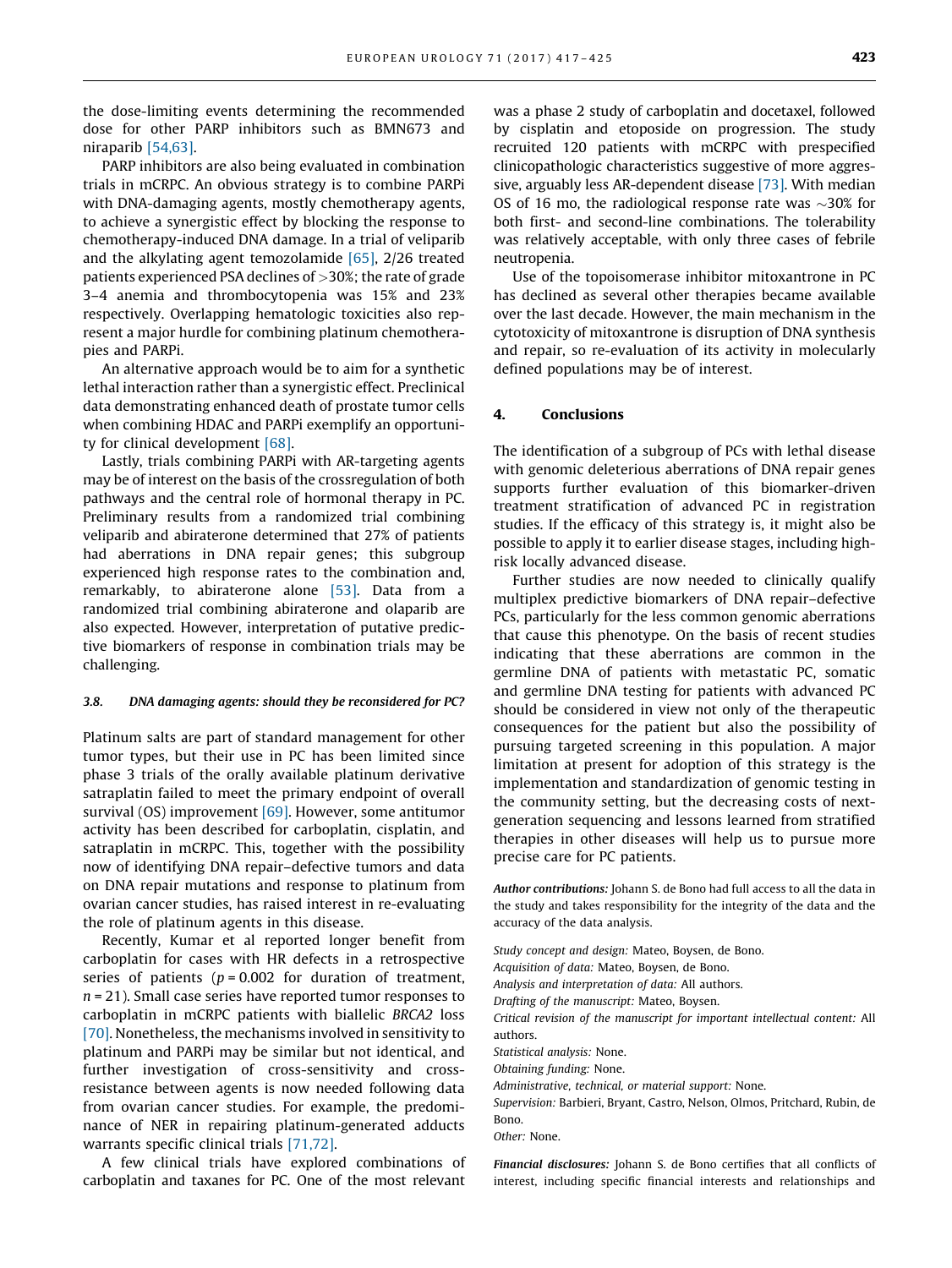<span id="page-7-0"></span>affiliations relevant to the subject matter or materials discussed in the manuscript (eg, employment/affiliation, grants or funding, consultancies, honoraria, stock ownership or options, expert testimony, royalties, or patents filed, received, or pending), are the following: None.

#### Funding/Support and role of the sponsor: None.

Acknowledgments: J. Mateo and J.S. de Bono acknowledge funding from an Experimental Cancer Medical Centre grant, Cancer Research UK, Prostate Cancer Foundation, Prostate Cancer UK, a Biomedical Research Centre grant to the ICR/Royal Marsden, and a Medical Research Council - Prostate Cancer UK - Movember Fellowship to J. Mateo. G. Boysen was supported by a Marie Sklodowska-Curie International Individual Postdoctoral Fellowship (CDELP) and Prostate Cancer UK (PG13-036). C.E. Barbieri is a Damon Runyon Clinical Investigator supported (in part) by the Damon Runyon Cancer Research Foundation, and supported by the US National Cancer Institute (K08CA187417-02), the Prostate Cancer Foundation, and the Urology Care Foundation (Rising Star in Urology Research Award). H. Bryant is supported by Yorkshire Cancer Research (SS012PHD). C.C. Pritchard is supported by a CDMRP award (PC131820). The Prostate Cancer Unit at CNIO is supported by CRIS Fundación contra el cancer. E. Castro is the recipient of a Juan de la Cierva Grant from Ministerio de Economía y Competitividad (Spain). D. Olmos is also supported by Fundación Científica de la Asociación Española Contra el Cáncer. The Prostate Cancer Foundation provided support to the following authors through Young Investigator Awards: J. Mateo, C.E. Barbieri, D. Olmos, and C.C. Pritchard.

#### References

- [1] [Lorente D, Mateo J, Perez-Lopez R, de Bono JS, Attard G. Sequencing](http://refhub.elsevier.com/S0302-2838(16)30504-8/sbref0370) [of agents in castration-resistant prostate cancer. Lancet Oncol](http://refhub.elsevier.com/S0302-2838(16)30504-8/sbref0370) [2015;16:e279–92.](http://refhub.elsevier.com/S0302-2838(16)30504-8/sbref0370)
- [2] [Slamon DJ, Leyland-Jones B, Shak S, et al. Use of chemotherapy plus](http://refhub.elsevier.com/S0302-2838(16)30504-8/sbref0375) [a monoclonal antibody against HER2 for metastatic breast cancer](http://refhub.elsevier.com/S0302-2838(16)30504-8/sbref0375) [that overexpresses HER2. N Engl J Med 2001;344:783–92.](http://refhub.elsevier.com/S0302-2838(16)30504-8/sbref0375)
- [3] [Flaherty KT, Robert C, Hersey P, et al. Improved survival with MEK](http://refhub.elsevier.com/S0302-2838(16)30504-8/sbref0380) [inhibition in BRAF-mutated melanoma. N Engl J Med 2012;367:](http://refhub.elsevier.com/S0302-2838(16)30504-8/sbref0380) [107–14](http://refhub.elsevier.com/S0302-2838(16)30504-8/sbref0380).
- [4] [Rubin MA, Girelli G, Demichelis F. Genomic correlates to the newly](http://refhub.elsevier.com/S0302-2838(16)30504-8/sbref0385) [proposed grading prognostic groups for prostate cancer. Eur Urol](http://refhub.elsevier.com/S0302-2838(16)30504-8/sbref0385) [2015;69:2–5](http://refhub.elsevier.com/S0302-2838(16)30504-8/sbref0385).
- [5] [Baca SC, Prandi D, Lawrence MS, et al. Punctuated evolution of](http://refhub.elsevier.com/S0302-2838(16)30504-8/sbref0390) [prostate cancer genomes. Cell 2013;153:666–77.](http://refhub.elsevier.com/S0302-2838(16)30504-8/sbref0390)
- [6] [Barbieri CE, Baca SC, Lawrence MS, et al. Exome sequencing iden](http://refhub.elsevier.com/S0302-2838(16)30504-8/sbref0395)[tifies recurrent SPOP, FOXA1 and MED12 mutations in prostate](http://refhub.elsevier.com/S0302-2838(16)30504-8/sbref0395) [cancer. Nat Genet 2012;44:685–9](http://refhub.elsevier.com/S0302-2838(16)30504-8/sbref0395).
- [7] [Berger MF, Lawrence MS, Demichelis F, et al. The genomic complex](http://refhub.elsevier.com/S0302-2838(16)30504-8/sbref0400)[ity of primary human prostate cancer. Nature 2011;470:214–20](http://refhub.elsevier.com/S0302-2838(16)30504-8/sbref0400).
- [8] [Abeshouse A, Ahn J, Akbani R, et al. The molecular taxonomy of](http://refhub.elsevier.com/S0302-2838(16)30504-8/sbref0405) [primary prostate cancer. Cell 2015;163:1011–25.](http://refhub.elsevier.com/S0302-2838(16)30504-8/sbref0405)
- [9] [Meeks HD, Song H, Michailidou K, et al. BRCA2 polymorphic stop](http://refhub.elsevier.com/S0302-2838(16)30504-8/sbref0410) [codon K3326X and the risk of breast, prostate, and ovarian cancers. J](http://refhub.elsevier.com/S0302-2838(16)30504-8/sbref0410) [Natl Cancer Inst 2016;108, djv315](http://refhub.elsevier.com/S0302-2838(16)30504-8/sbref0410).
- [10] [Beltran H, Yelensky R, Frampton GM, et al. Targeted next-generation](http://refhub.elsevier.com/S0302-2838(16)30504-8/sbref0415) [sequencing of advanced prostate cancer identifies potential thera](http://refhub.elsevier.com/S0302-2838(16)30504-8/sbref0415)[peutic targets and disease heterogeneity. Eur Urol 2013;63:920–6.](http://refhub.elsevier.com/S0302-2838(16)30504-8/sbref0415)
- [11] [Grasso CS, Wu Y-M, Robinson DR, et al. The mutational landscape](http://refhub.elsevier.com/S0302-2838(16)30504-8/sbref0420) [of lethal castration-resistant prostate cancer. Nature 2012;487:](http://refhub.elsevier.com/S0302-2838(16)30504-8/sbref0420) [239–43.](http://refhub.elsevier.com/S0302-2838(16)30504-8/sbref0420)
- [12] [Robinson D, Van Allen EM, Wu Y-M, et al. Integrative clinical](http://refhub.elsevier.com/S0302-2838(16)30504-8/sbref0425) [genomics of advanced prostate cancer. Cell 2015;161:1215–28](http://refhub.elsevier.com/S0302-2838(16)30504-8/sbref0425).
- [13] [Kumar A, Coleman I, Morrissey C, et al. Substantial interindividual](http://refhub.elsevier.com/S0302-2838(16)30504-8/sbref0430) [and limited intraindividual genomic diversity among tumors from](http://refhub.elsevier.com/S0302-2838(16)30504-8/sbref0430) [men with metastatic prostate cancer. Nat Med 2016;22:369–78.](http://refhub.elsevier.com/S0302-2838(16)30504-8/sbref0430)
- [14] [Beltran H, Prandi D, Mosquera JM, et al. Divergent clonal evolution](http://refhub.elsevier.com/S0302-2838(16)30504-8/sbref0435) [of castration-resistant neuroendocrine prostate cancer. Nat Med](http://refhub.elsevier.com/S0302-2838(16)30504-8/sbref0435) [2016;22:298–305.](http://refhub.elsevier.com/S0302-2838(16)30504-8/sbref0435)
- [15] [Gundem G, Van Loo P, Kremeyer B, et al. The evolutionary history of](http://refhub.elsevier.com/S0302-2838(16)30504-8/sbref0440) [lethal metastatic prostate cancer. Nature 2015;520:353–7.](http://refhub.elsevier.com/S0302-2838(16)30504-8/sbref0440)
- [16] [Wood RD, Wood RD, Mitchell M, Sgouros J, Lindahl T. Human DNA](http://refhub.elsevier.com/S0302-2838(16)30504-8/sbref0445) [repair genes. Science 2011;1284:241–83.](http://refhub.elsevier.com/S0302-2838(16)30504-8/sbref0445)
- [17] [Saleh-Gohari N, Bryant HE, Schultz N, Parker KM, Cassel TN, Helle](http://refhub.elsevier.com/S0302-2838(16)30504-8/sbref0450)[day T. Spontaneous homologous recombination is induced by](http://refhub.elsevier.com/S0302-2838(16)30504-8/sbref0450) [collapsed replication forks that are caused by endogenous DNA](http://refhub.elsevier.com/S0302-2838(16)30504-8/sbref0450) [single-strand breaks. Mol Cell Biol 2005;25:7158–69](http://refhub.elsevier.com/S0302-2838(16)30504-8/sbref0450).
- [18] [Goodwin JF, Schiewer MJ, Dean JL, et al. A hormone-DNA repair](http://refhub.elsevier.com/S0302-2838(16)30504-8/sbref0455) [circuit governs the response to genotoxic insult. Cancer Discov](http://refhub.elsevier.com/S0302-2838(16)30504-8/sbref0455) [2013;3:1254–71.](http://refhub.elsevier.com/S0302-2838(16)30504-8/sbref0455)
- [19] [Polkinghorn WR, Parker JS, Lee MX, et al. Androgen receptor](http://refhub.elsevier.com/S0302-2838(16)30504-8/sbref0460) [signaling regulates DNA repair in prostate cancers. Cancer Discov](http://refhub.elsevier.com/S0302-2838(16)30504-8/sbref0460) [2013;3:1245–53.](http://refhub.elsevier.com/S0302-2838(16)30504-8/sbref0460)
- [20] [Lin C, Yang L, Tanasa B, et al. Nuclear receptor-induced chromo](http://refhub.elsevier.com/S0302-2838(16)30504-8/sbref0465)[somal proximity and DNA breaks underlie specific translocations in](http://refhub.elsevier.com/S0302-2838(16)30504-8/sbref0465) [cancer. Cell 2009;139:1069–83.](http://refhub.elsevier.com/S0302-2838(16)30504-8/sbref0465)
- [21] [Ju B-G, Lunyak VV, Perissi V, et al. A topoisomerase II](http://refhub.elsevier.com/S0302-2838(16)30504-8/sbref0470)b-mediated [dsDNA break required for regulated transcription. Science 2006;](http://refhub.elsevier.com/S0302-2838(16)30504-8/sbref0470) [312:1798–802](http://refhub.elsevier.com/S0302-2838(16)30504-8/sbref0470).
- [22] [Wu C, Wyatt AW, McPherson A, et al. Poly-gene fusion transcripts](http://refhub.elsevier.com/S0302-2838(16)30504-8/sbref0475) [and chromothripsis in prostate cancer. Genes Chromosomes Cancer](http://refhub.elsevier.com/S0302-2838(16)30504-8/sbref0475) [2012;51:1144–53.](http://refhub.elsevier.com/S0302-2838(16)30504-8/sbref0475)
- [23] [Tomlins SA, Rhodes DR, Perner S, et al. Recurrent fusion of TMPRSS2](http://refhub.elsevier.com/S0302-2838(16)30504-8/sbref0480) [and ETS transcription factor genes in prostate cancer. Science](http://refhub.elsevier.com/S0302-2838(16)30504-8/sbref0480) [2005;310:644–8](http://refhub.elsevier.com/S0302-2838(16)30504-8/sbref0480).
- [24] [Mani R, Tomlins SA, Callahan K, et al. Induced chromosomal prox](http://refhub.elsevier.com/S0302-2838(16)30504-8/sbref0485)[imity and the genesis of gene fusions in prostate cancer. Science](http://refhub.elsevier.com/S0302-2838(16)30504-8/sbref0485) [2010;326:2009–11.](http://refhub.elsevier.com/S0302-2838(16)30504-8/sbref0485)
- [25] [Boysen G, Barbieri CE, Prandi D, et al. SPOP mutation leads to](http://refhub.elsevier.com/S0302-2838(16)30504-8/sbref0490) [genomic instability in prostate cancer. Elife 2015;4:e09207](http://refhub.elsevier.com/S0302-2838(16)30504-8/sbref0490).
- [26] [Pritchard CC, Morrissey C, Kumar A, et al. Complex MSH2 and MSH6](http://refhub.elsevier.com/S0302-2838(16)30504-8/sbref0495) [mutations in hypermutated microsatellite unstable advanced pros](http://refhub.elsevier.com/S0302-2838(16)30504-8/sbref0495)[tate cancer. Nat Commun 2014;5:4988.](http://refhub.elsevier.com/S0302-2838(16)30504-8/sbref0495)
- [27] [Chen Y, Wang J, Fraig MM, et al. Defects of DNA mismatch repair in](http://refhub.elsevier.com/S0302-2838(16)30504-8/sbref0500) [human prostate cancer. Cancer Res 2001;61:4112–21.](http://refhub.elsevier.com/S0302-2838(16)30504-8/sbref0500)
- [28] [Decker B, Karyadi DM, Davis BW, et al. Biallelic BRCA2 mutations](http://refhub.elsevier.com/S0302-2838(16)30504-8/sbref0505) [shape the somatic mutational landscape of aggressive prostate](http://refhub.elsevier.com/S0302-2838(16)30504-8/sbref0505) [tumors. Am J Hum Genet 2016;98:1–12](http://refhub.elsevier.com/S0302-2838(16)30504-8/sbref0505).
- [29] [Castro E, Jugurnauth-Little S, Karlsson Q, et al. High burden of copy](http://refhub.elsevier.com/S0302-2838(16)30504-8/sbref0510) [number alterations and c-MYC amplification in prostate cancer from](http://refhub.elsevier.com/S0302-2838(16)30504-8/sbref0510) [BRCA2 germline mutation carriers. Ann Oncol 2015;26:2293–300](http://refhub.elsevier.com/S0302-2838(16)30504-8/sbref0510).
- [30] [Carter BS, Beaty TH, Steinberg GD, Childs B, Walsh PC. Mendelian](http://refhub.elsevier.com/S0302-2838(16)30504-8/sbref0515) [inheritance of familial prostate cancer. Proc Natl Acad Sci U S A](http://refhub.elsevier.com/S0302-2838(16)30504-8/sbref0515) [1992;89:3367–71.](http://refhub.elsevier.com/S0302-2838(16)30504-8/sbref0515)
- [31] [Kote-Jarai Z, Leongamornlert D, Saunders E, et al. BRCA2 is a](http://refhub.elsevier.com/S0302-2838(16)30504-8/sbref0520) [moderate penetrance gene contributing to young-onset prostate](http://refhub.elsevier.com/S0302-2838(16)30504-8/sbref0520) [cancer: implications for genetic testing in prostate cancer patients.](http://refhub.elsevier.com/S0302-2838(16)30504-8/sbref0520) [Br J Cancer 2011;105:1230–4](http://refhub.elsevier.com/S0302-2838(16)30504-8/sbref0520).
- [32] [Leongamornlert D, Mahmud N, Tymrakiewicz M, et al. Germline](http://refhub.elsevier.com/S0302-2838(16)30504-8/sbref0525) [BRCA1 mutations increase prostate cancer risk. Br J Cancer 2012;](http://refhub.elsevier.com/S0302-2838(16)30504-8/sbref0525) [106:1697–701.](http://refhub.elsevier.com/S0302-2838(16)30504-8/sbref0525)
- [33] [Eeles R, Goh C, Castro E, et al. The genetic epidemiology of prostate](http://refhub.elsevier.com/S0302-2838(16)30504-8/sbref0530) [cancer and its clinical implications. Nat Rev Urol 2014;11:18–31.](http://refhub.elsevier.com/S0302-2838(16)30504-8/sbref0530)
- [34] Pritchard CC, Mateo J, Walsh MF, et al. Inherited DNA repair gene mutations in men with metastatic prostate cancer. N Engl J Med 2016;375:443–5. <http://dx.doi.org/10.1056/NEJMoa1603144>.
- [35] [Bancroft EK, Page EC, Castro E, et al. Targeted prostate cancer](http://refhub.elsevier.com/S0302-2838(16)30504-8/sbref0540) [screening in BRCA1 and BRCA2 mutation carriers: results from](http://refhub.elsevier.com/S0302-2838(16)30504-8/sbref0540) [the initial screening round of the IMPACT study. Eur Urol 2014;66:](http://refhub.elsevier.com/S0302-2838(16)30504-8/sbref0540) [489–99.](http://refhub.elsevier.com/S0302-2838(16)30504-8/sbref0540)